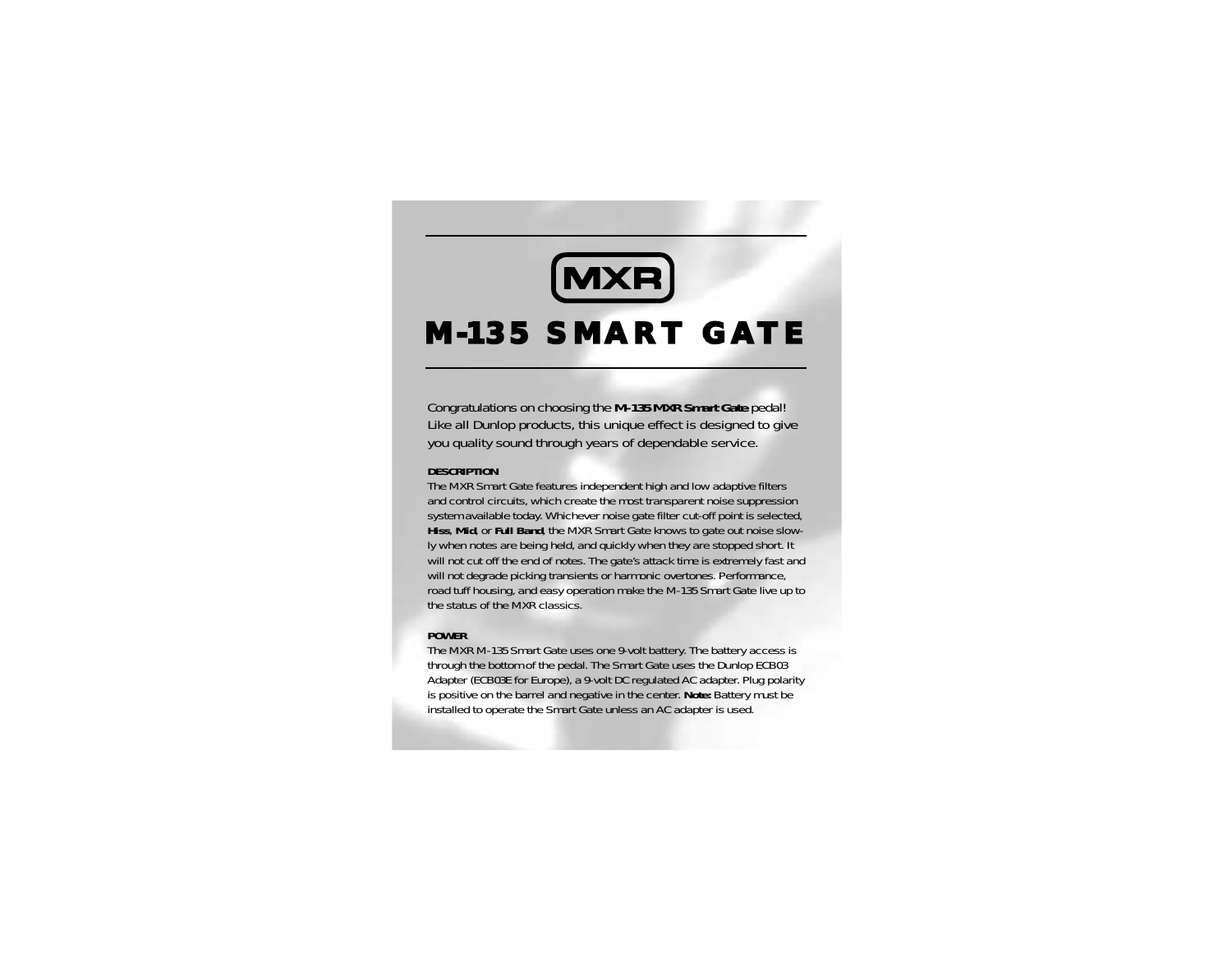

- **Footswitch** toggles Effect On/Bypass (red LED indicates on).
- **Trigger Level** varies the sensitivity of the gate's threshold, allowing it to be adjustable to any input source. **A B**
- The **Gate LED** intensity shows level of noise reduction. **C D**
- **Noise Band Cut Switch** determines the lowest limit of noise gate filter.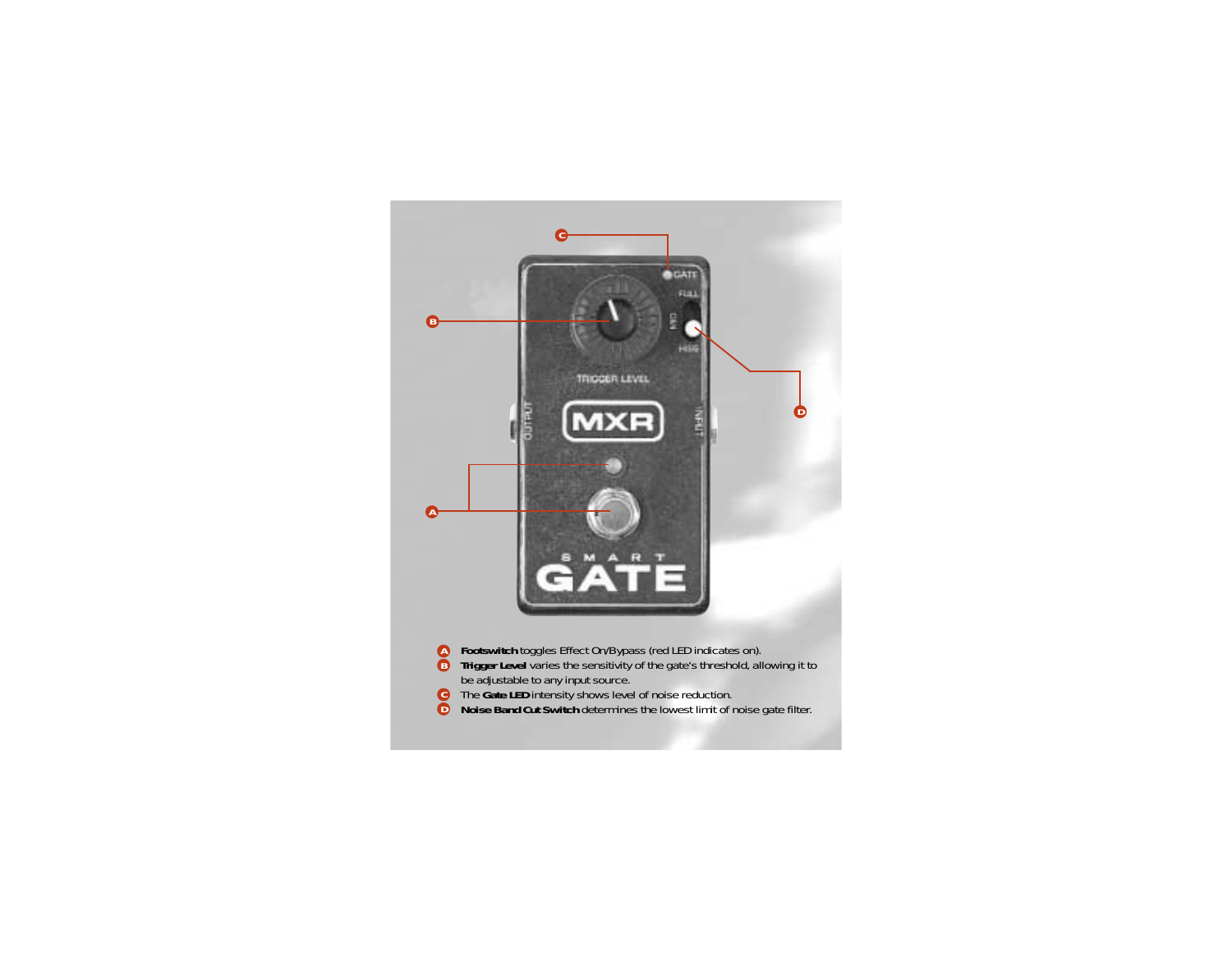#### **DIRECTIONS**

- For initial settings, set the **Trigger Level** to full counterclockwise and the **Noise Band Cut** to either Hiss, Mid or Full, depending on the frequency band of noise you are interested in suppressing.
- Insert a 9-volt battery and/or plug in AC adapter into the MXR Smart Gate. The MXR Smart Gate pedal will operate on either power source.
- Run a shielded cord from your input source (instrument, effects, recording system, mixer or effect loop send) to the Smart Gate's input jack located on the right side of the pedal.
- Run a shielded cord from your amplifier's input to the Smart Gate's output jack.
- To switch between Bypass and Smart Gate active, push down then release the top mounted footswitch. The Status LED will light when the Smart Gate is active.
- Turn on amplifier and play and sustain a note or chord.
- Adjust the **Trigger Level** towards the clockwise position until hiss is suppressed before the notes or program material has completely died out. The yellow LED will light when the gate has engaged.

#### **APPLICATIONS**

While the Smart Gate is a "set and forget" type device, some thought should be given as to which band cutoff frequency points are most effective in reducing noise with various types of input sources.

In general, the **Hiss** noise band cut works well with instruments and input sources that have high frequency boost (vocal mikes, keyboards, wins instruments, electric bass, etc.). The **Hiss/Mid** noise band cut is effective on instruments with high gain midrange frequency boosts (distorted electric guitar, amplified harmonica, etc.). The **Full Band** noise cut is most effective in quieting input sources with low-end hum and buzz problems (AC line noise, display noise, and noise from light dimmers).

To quiet a rack of noisy effects, place the Smart Gate last in the audio chain, right before the amplification system.